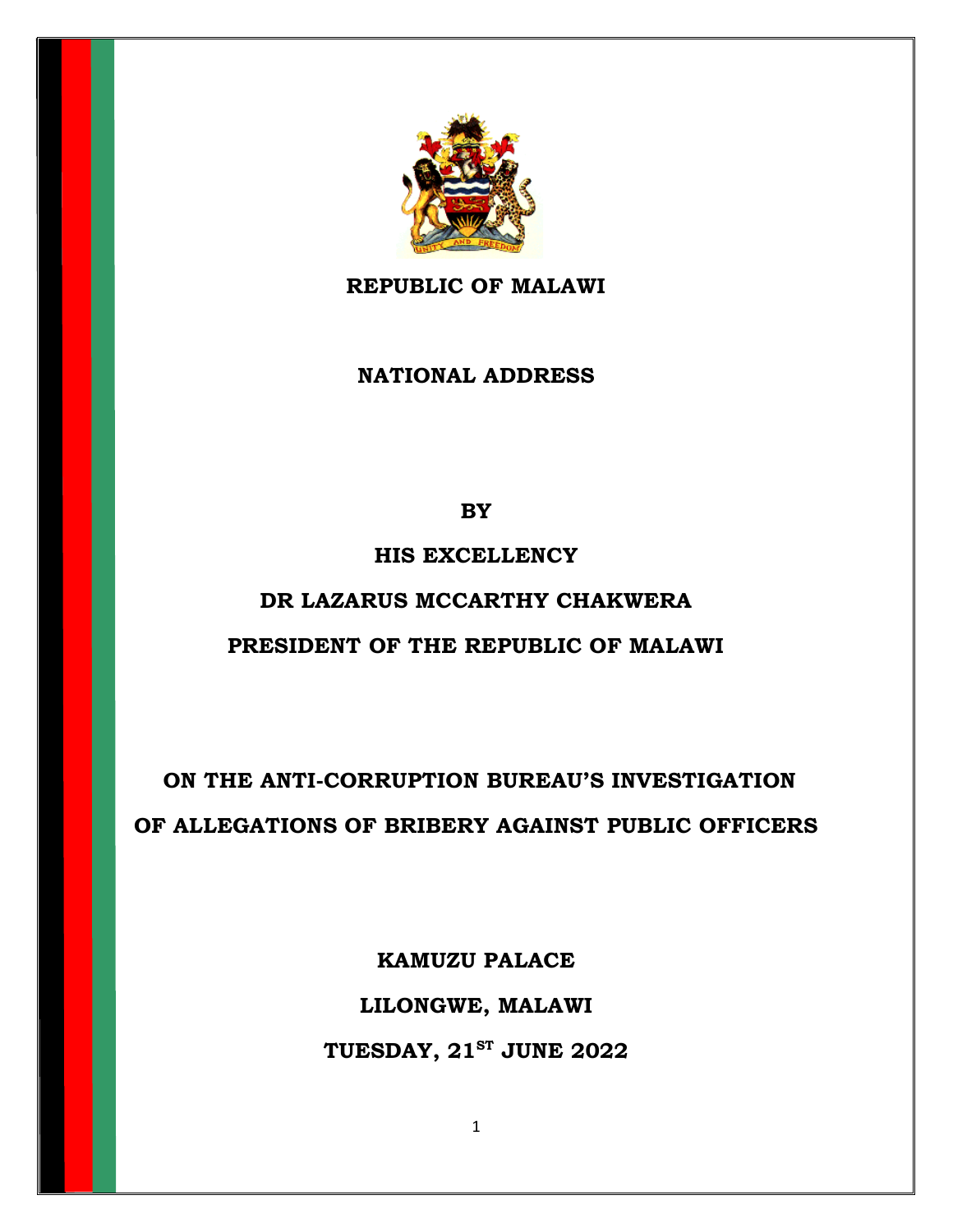**Fellow Malawians,**

**On the final day of last month, I addressed you on matters related to allegations that a British National and Businessman named Zuneth Sattar had been bribing public officers in the Malawi Government in exchange for Government contracts. As you may recall, on that day, I appealed to the Anti-Corruption Bureau to submit a report to my office within 21 days in order to inform Malawians of the full extent of the matter and enable me to make informed decisions that honour the Constitution, respect the rules of natural justice, and protect the independence of our institutions.** 

**Now that the 21 days have elapsed, I have come to address you again on the key findings of the Anti-Corruption Bureau as contained in the report the Bureau has submitted to me. I have isolated ten key findings that I believe are worth highlighting as pointers to the factors that drive and fuel corruption in this country.**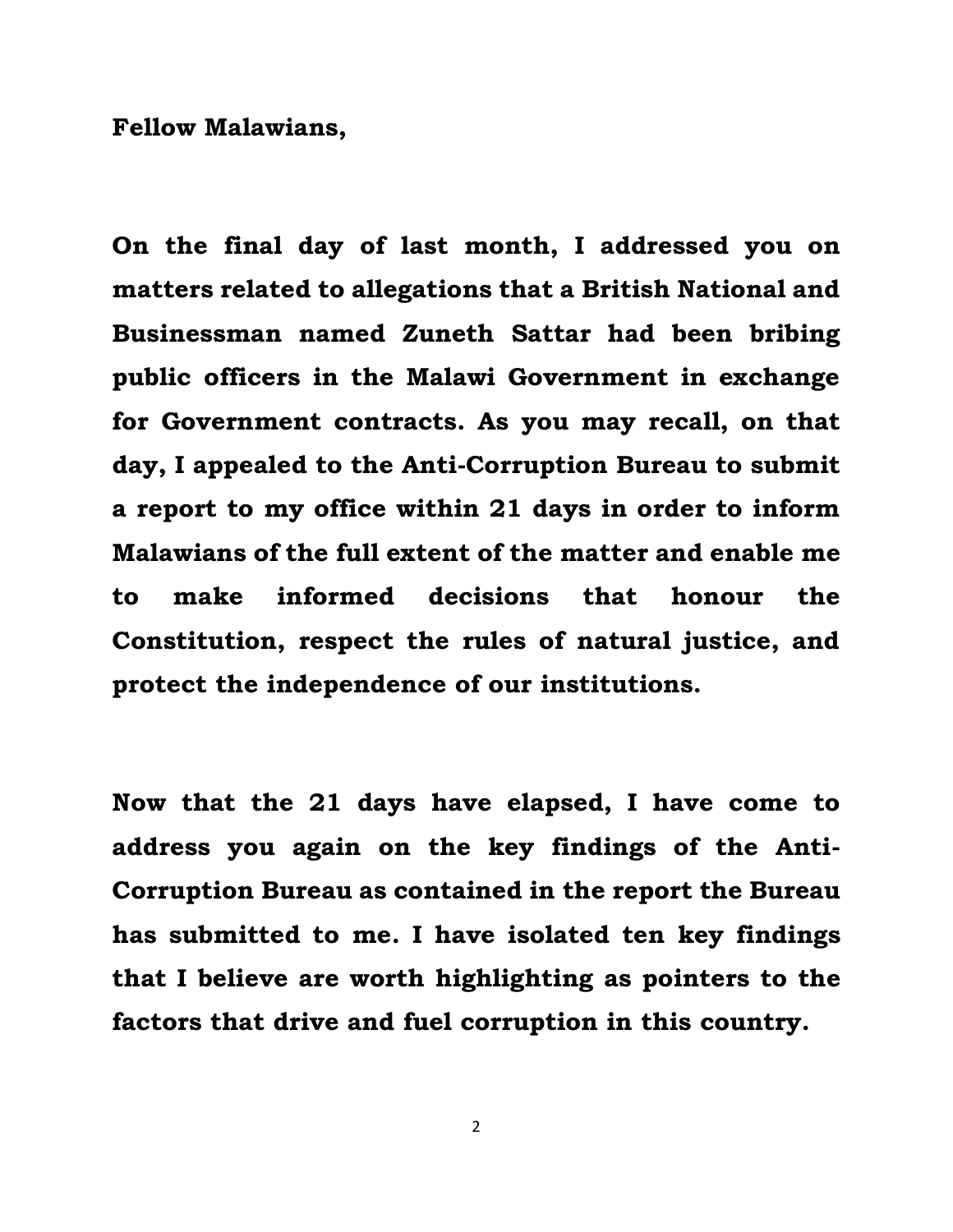- **1. The Bureau has found that in the four years between 2017 and 2021, the Malawi Police Service and the Malawi Defence Force awarded 16 contracts worth over 150 million US dollars to five companies belonging to Mr. Sattar. This means that one driver of corruption in Malawi is the country's procurement laws allowing contracts to be awarded to companies without regard for the beneficial ownership of those companies, which allows businesspersons to capture the State through unknown contract monopolies. As such, I have directed the Minister of Justice to fast track the legislation we have been working on to change this.**
- **2. The Bureau has found that in some contracts, the Malawi Government is defrauded through unfairly high and inflated prices. One example the report cited involved a truck available on the market for 200 thousand dollars being sold to the Malawi Government for over 1.7 million dollars. This means that another driver of corruption in our country is the country's procurement laws allowing evaluators to accept prices that are clearly unfair to Malawians.**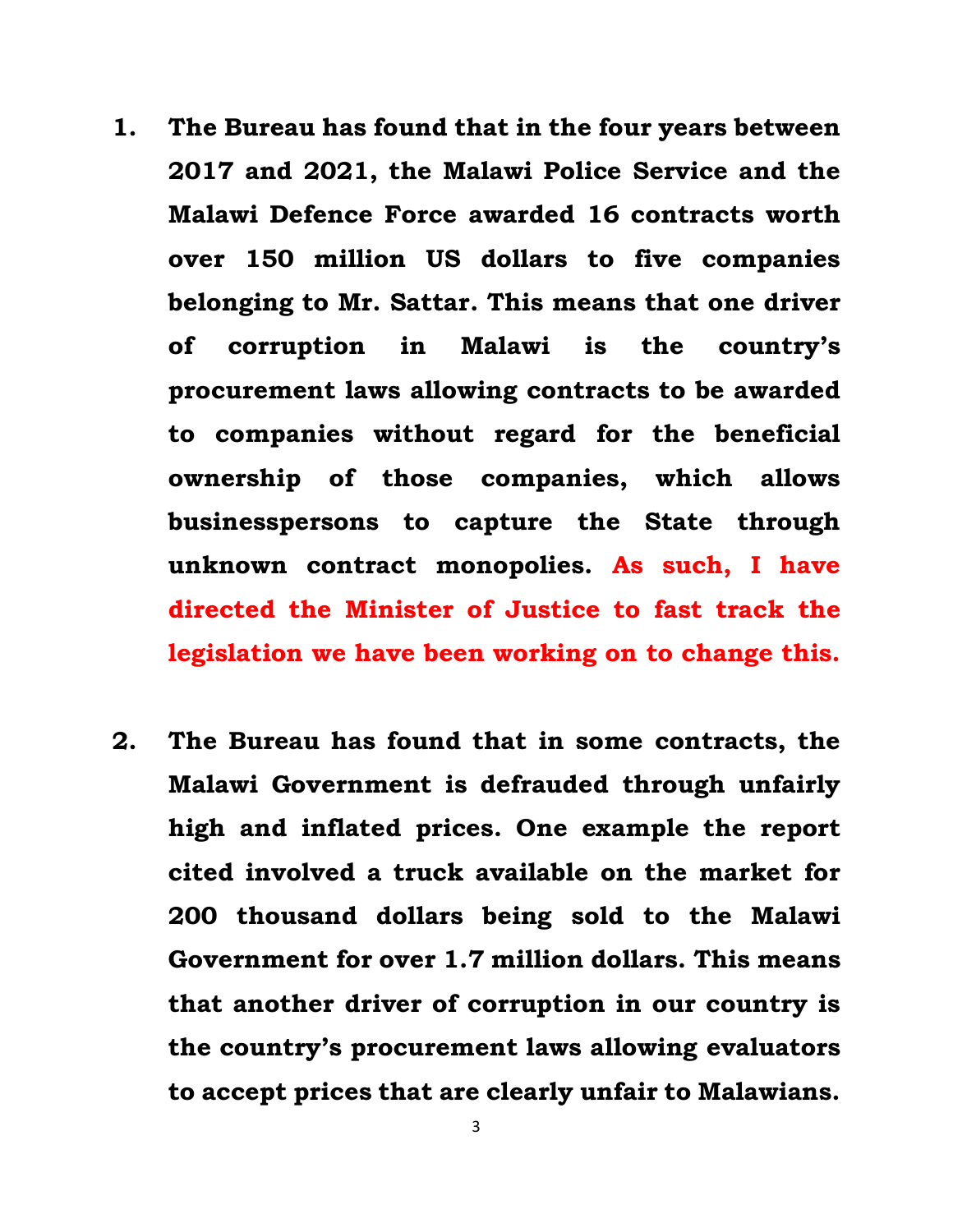**As such, the amendments we are making to the procurement regulations will also aim to fix this.**

- **3. The Bureau has found that some officials in the public procurement system who are not under investigation or suspected of corruption have nonetheless had challenges in following procurement procedures as laid down in the law. This means that a third driver of corruption in our country is a dysfunctional procurement system that is the result of procedures that are too cumbersome to follow and which public procurement officials lack the capacity to enforce. As such, the amendments we are making to the procurement regulations will also streamline and simplify the procedures, and in the months that follow, controlling officers of all Government Ministries, Departments, and Agencies will be oriented to the new approach.**
- **4. The Bureau has found that some public officers allegedly abused their offices either by intentionally flouting procurement procedures or by usurping**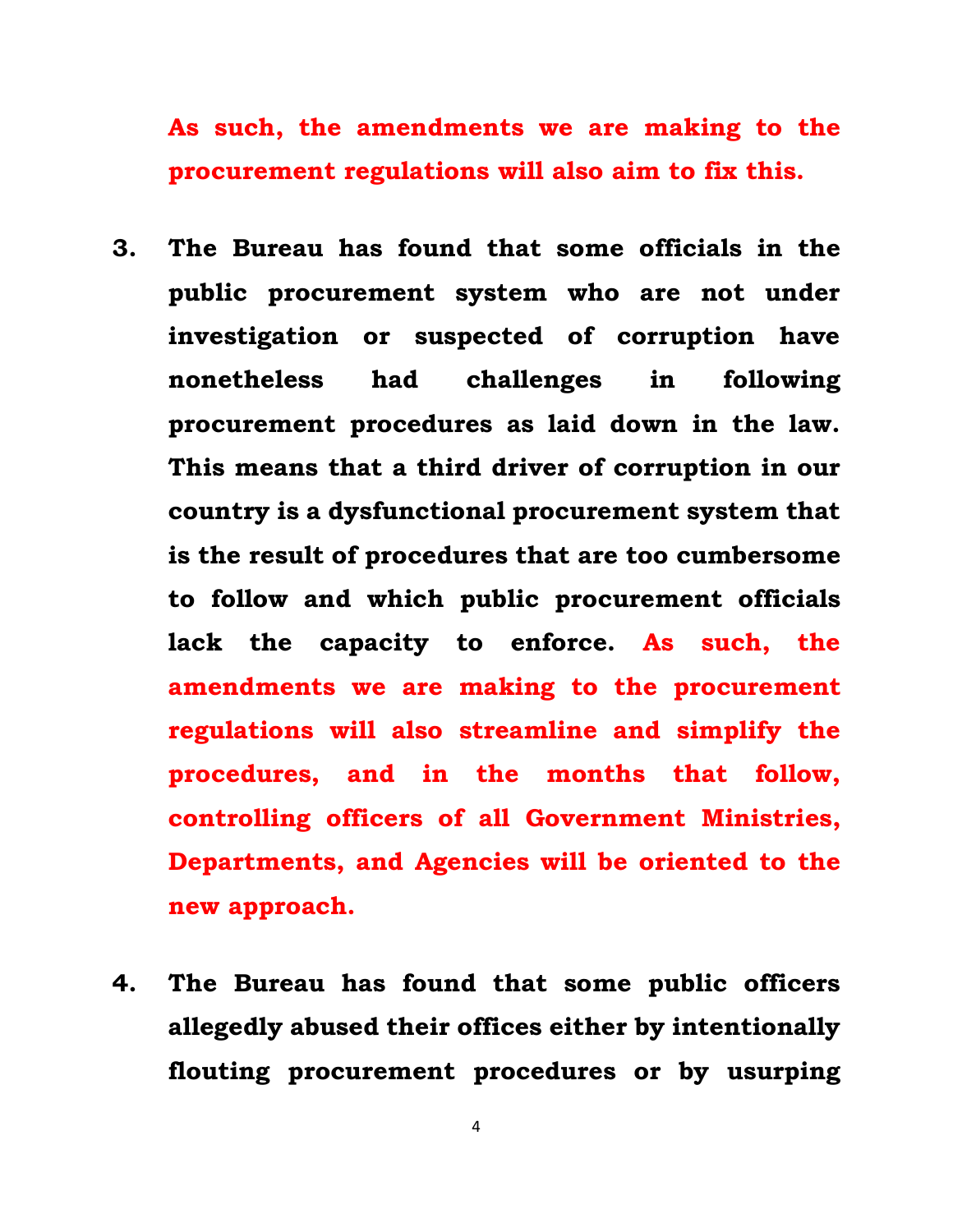**procurement functions outside their mandate. This means that a fourth factor driving corruption is the unchecked abuse of public office in the public sector, which weakens controls designed to protect public resources. As such, I call on the Office of the Ombudsman to attend to incidents of abuse of public office that arise from this investigation and take appropriate action according to law.**

**5. The Bureau has found that some public officers mandated to do due diligence and provide checks and balances allegedly neglected or failed to do so, including two former Attorneys General who issued letters clearing Mr. Sattar's companies of any wrongdoing. This means that a fifth factor driving corruption is negligence of duty by some who are entrusted with protecting the public's interest. As such, I have tasked the Secretary to the President and Cabinet to work with controlling officers of the MDAs where these acts of negligence are said to have taken place and take appropriate action to discipline wrongdoers and strengthen oversight mechanisms.**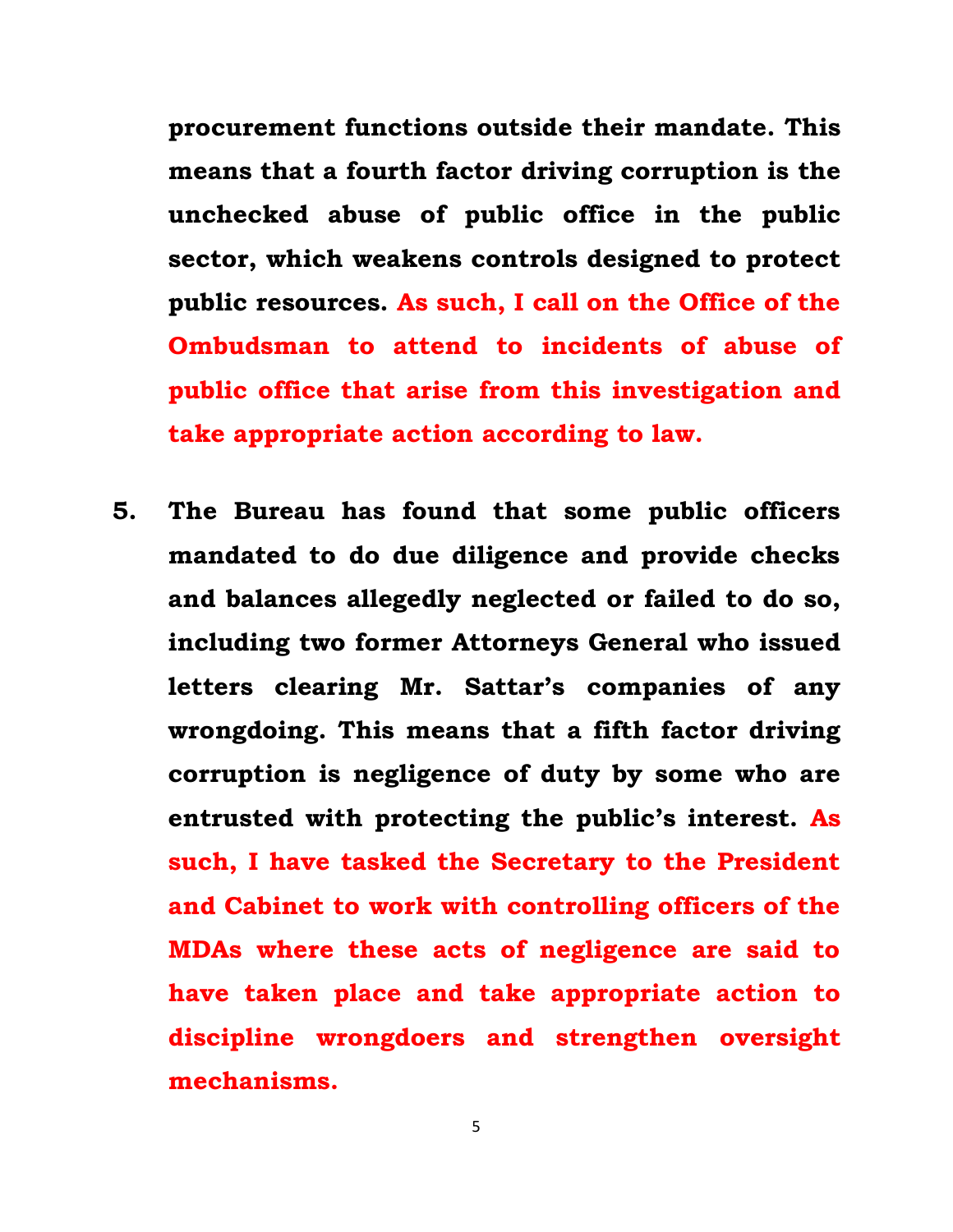**6. The Bureau has found that a total of 53 public officers and former public officers allegedly received money from Mr. Sattar in the eight months between March 2021 and October 2021. These public officers were specifically from Malawi Defence Force, Malawi Police Service, Malawi Broadcasting Corporation, Malawi Revenue Authority, Public Procurement and Disposal of Assets Authority, Office of the President and Cabinet, Office of the Vice-President, Judiciary, Ministry of Justice, Ministry of Finance, Ministry of Information, Ministry of Homeland Security, Ministry of Lands, Ministry of Tourism, State House, Reserve Bank of Malawi, Financial Intelligence Authority, and even the Anti-Corruption Bureau itself. Additionally, the Bureau has found that another set of 31 individuals from the private sector, the media, civil society, and the legal fraternity also received money from Mr. Sattar during those eight months, bringing the total of those on the Bureau's list to 84.**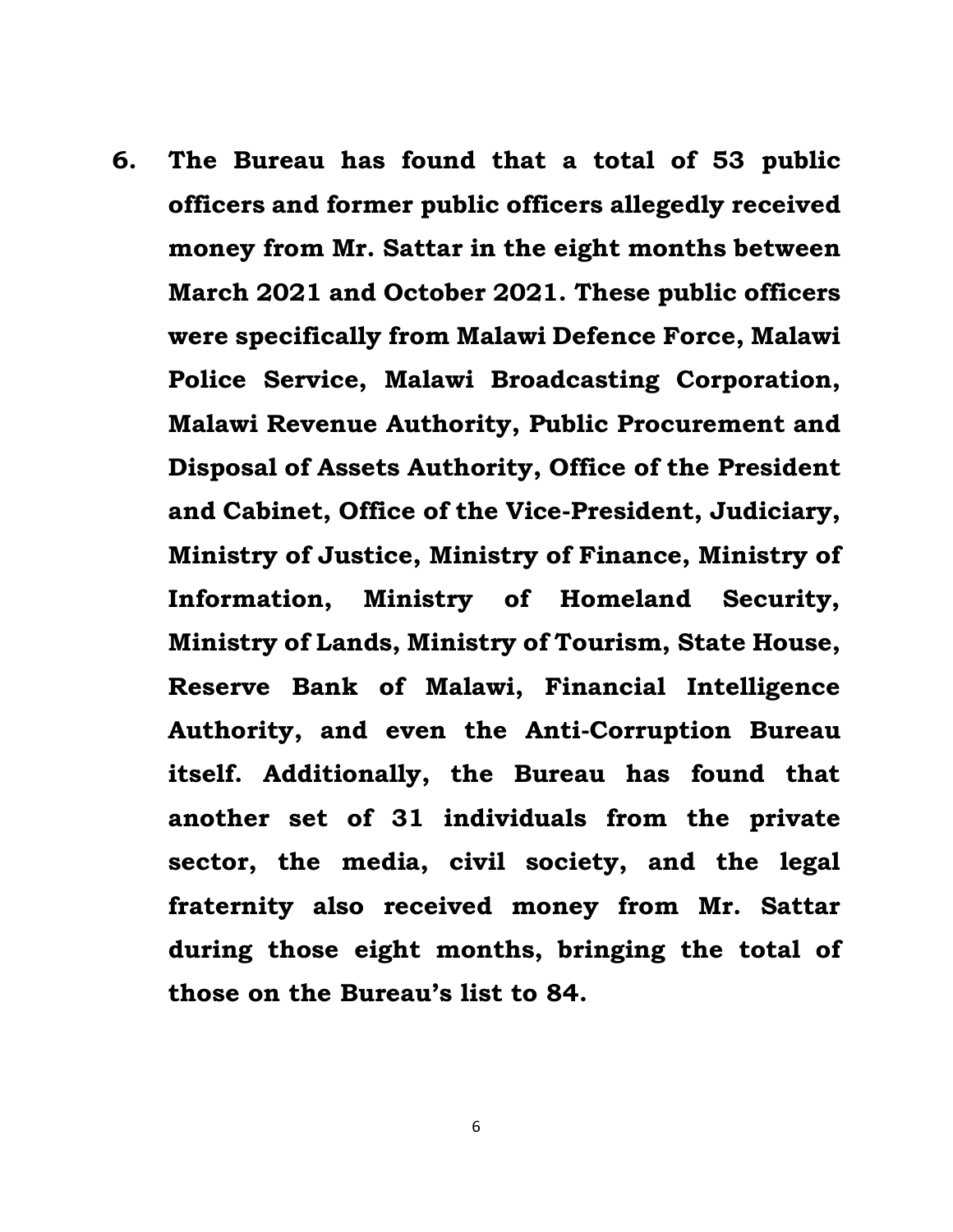**However, in its report, the Bureau has forbidden the publication of the full list by my office or the Bureau, saying that "due to the extremely complex nature of this investigation, the ACB is not in a position to release to the general public the whole list of the persons who allegedly received the bribes to allow for proper and full investigations to determine their culpability if any and to avoid prejudicing people who may otherwise be innocent." I will tell you my view on the publication of the report shortly, but for now, I believe it is important for me to inform you that apart from the Vice-President, whose alleged involvement was already made public three weeks ago, no member of my Cabinet appears on the Bureau's list of 84, nor does anyone currently working in the Office of the President and Cabinet.**

**As for the list, the fact that the Bureau believes that it is possible that some people on its list may be innocent means that a sixth factor that drives corruption in Malawi is the accepted and common practice among Malawians of innocently asking for**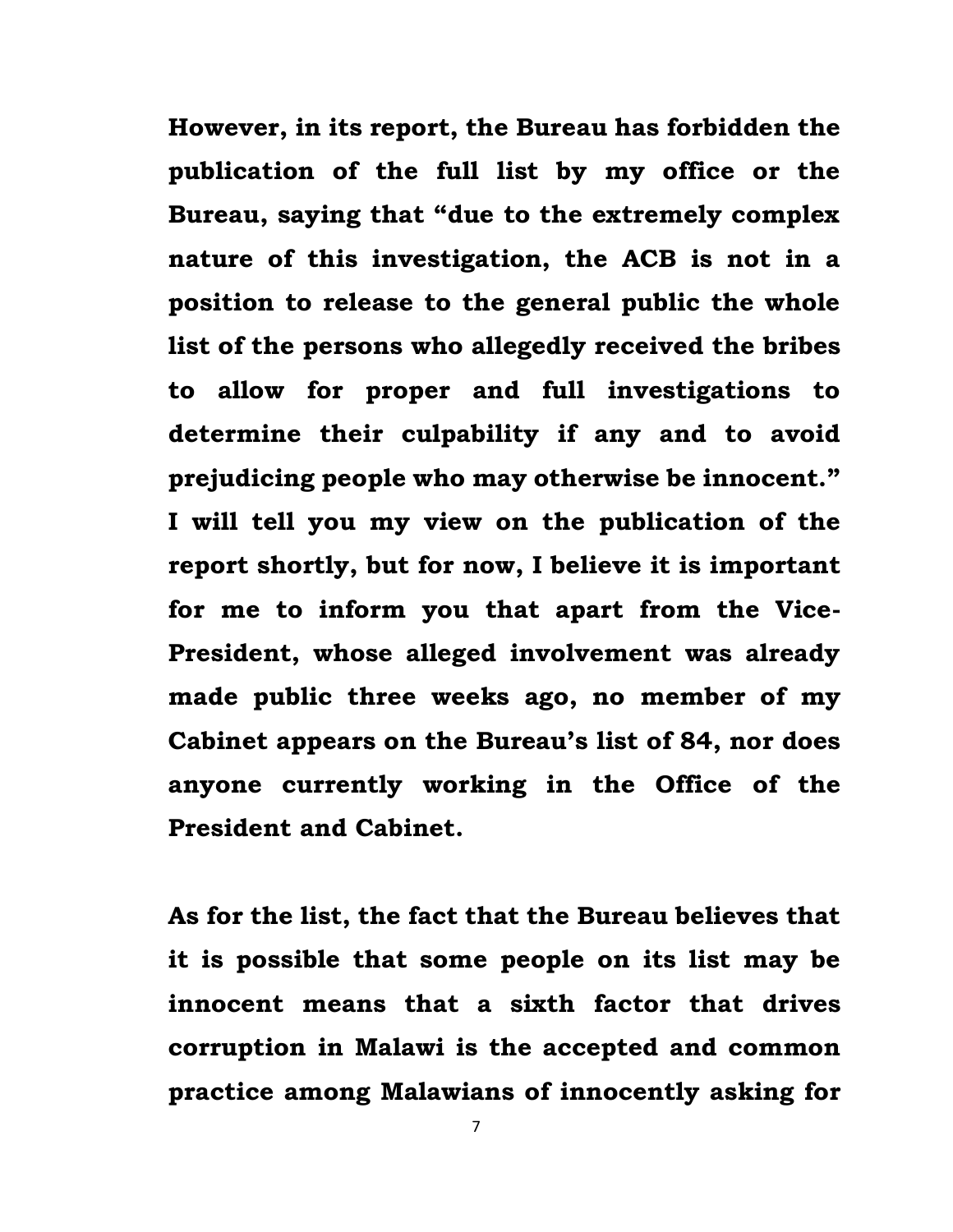**or accepting monetary assistance from affluent people whose source of wealth is obscure. As such, I have directed the Minister of Justice to work with my office in reviewing the Malawi Public Service Regulations and ensure that they are amended accordingly to require all public servants without exception to declare any gifts they receive above a certain value from businesspersons. My office will also work with the Office of Public Officers' Declaration to enable that office to enforce this standard across all MDAs and remove any emerging conflicts of interests.** 

**7. The Bureau has found that among the 84 individuals who allegedly received money from Mr. Sattar in 2021, there are 13 that the Bureau says have been extensively investigated to the point of concluding that they conducted themselves corruptly in dealing with the businessman. And 4 of the 13 hold offices over which I have some constitutional powers, namely the Vice President, the Inspector General of the Malawi Police Service, the Chief of Staff for State Residences, and the Chairperson of the Public**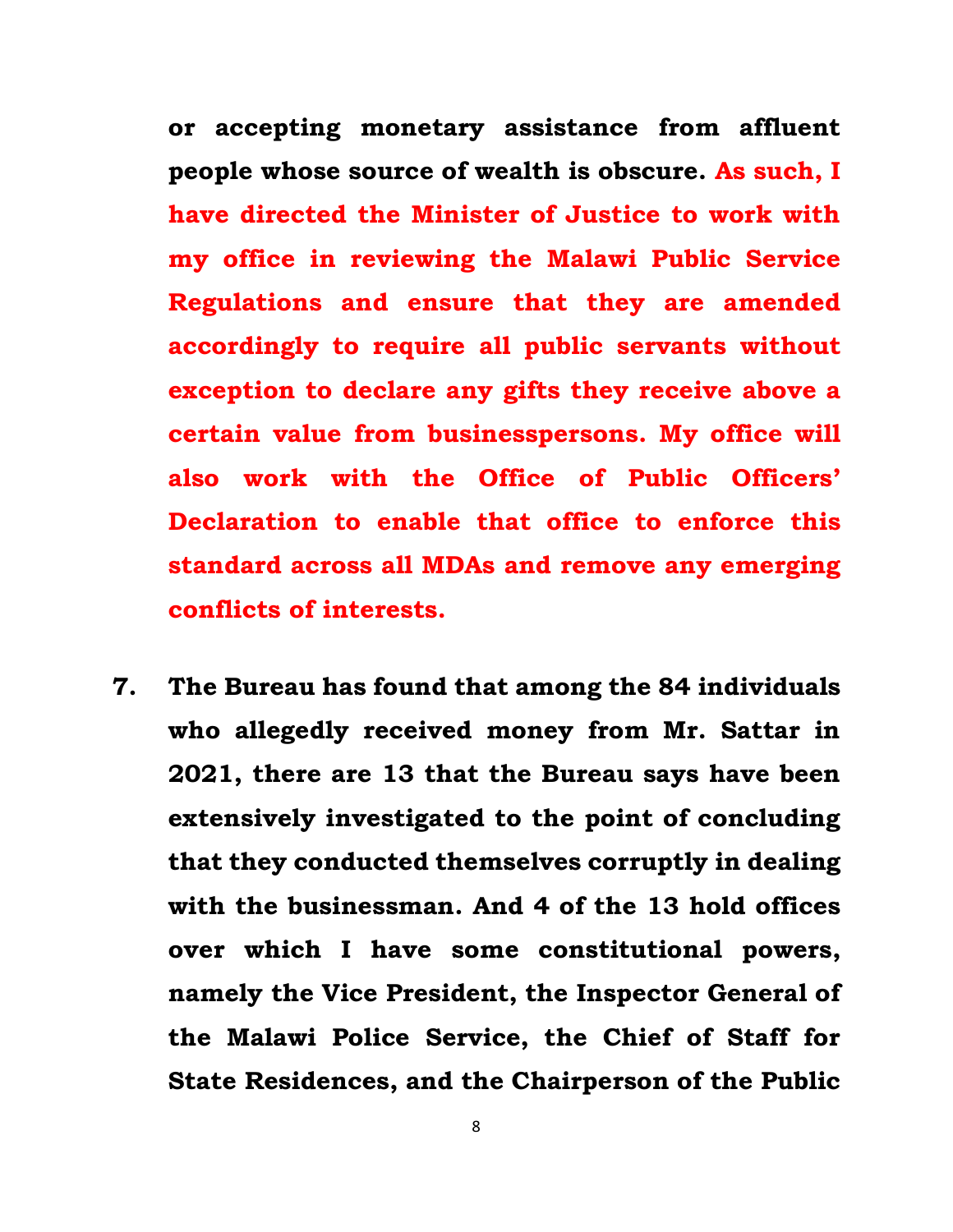**Procurement and Disposal of Assets Authority. Let me address my decision regarding these four.**

**First, the Bureau's report states that it has recordings of telephone conversations between the Inspector General and Mr. Sattar, allegedly discussing procurement deals and kickbacks. The description of how the IG seems compromised is clear in the report, and so I have decided to remove him from office on that basis. Strangely, unlike its detailing of the IG's apparent compromised conduct, the Bureau's report contains no information or description of any kind regarding what exactly the Chief of Staff for State Residences and the Board Chairperson of the PPDA did in relation to the five contracts the Bureau has been investigating.** 

**The same applies to the Vice President. The report states that the Bureau has concluded that he is among the 13 who conducted themselves corruptly in dealing with Mr. Sattar, and despite my appeal for the Bureau to produce a report of its findings about**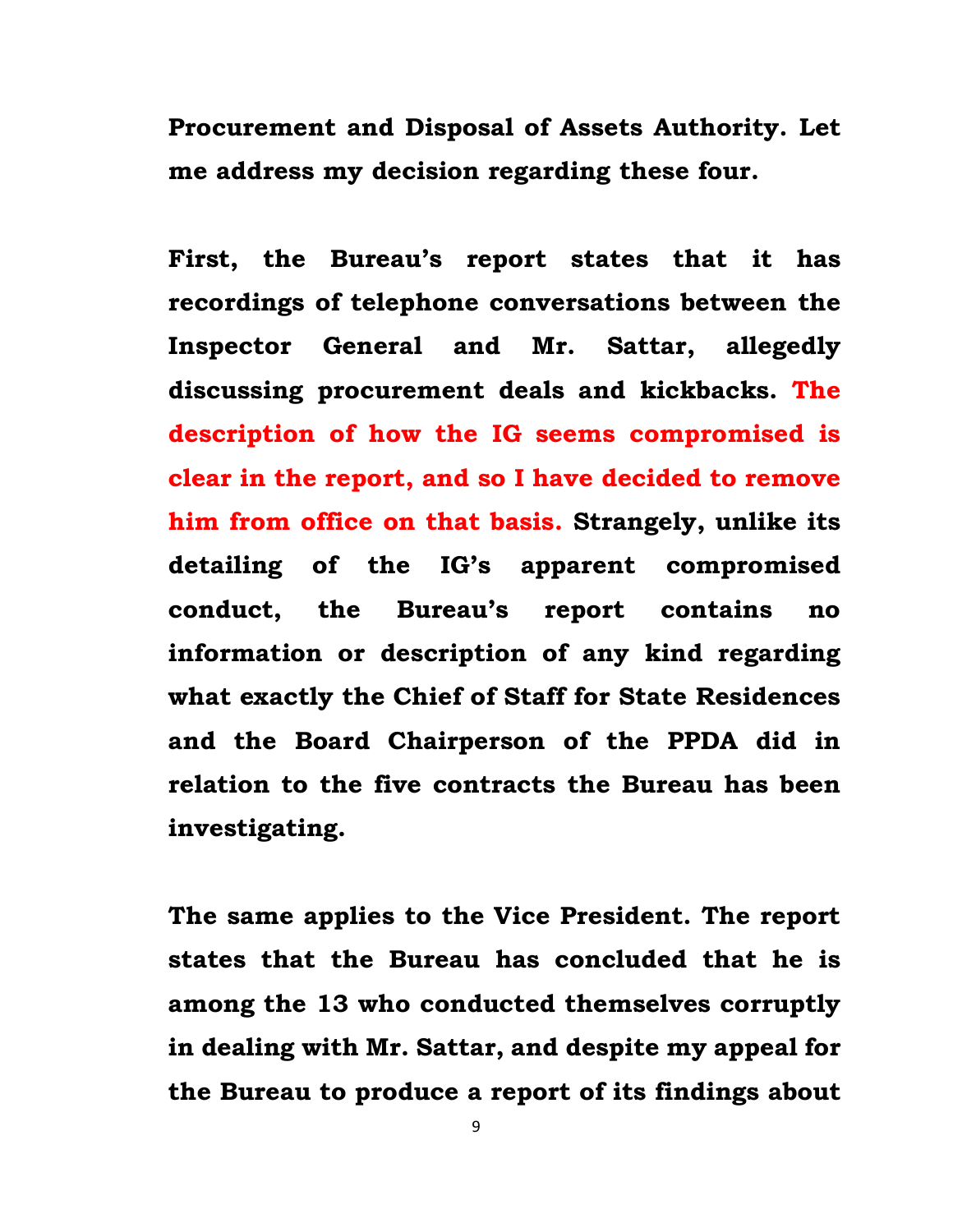**what these individuals did, the Bureau's report provides no single piece of information about that, nor has the Bureau interviewed them or given an explanation for the omission of those critical details, which leaves me no more informed about their involvement today than I was three weeks ago. But, because the mentioning of their names in this report raises public suspicion, it is necessary for me to take measures to protect public trust in those offices. I have therefore decided to do so as follows: The Chief of Staff for State Residences is hereby suspended to pave way for the investigations without his interference; the Chairperson of the PPDA will similarly be excused from his official duties, and I have already instructed the Secretary to the President and Cabinet to do so using the appropriate legal instruments related to statutory bodies; and I have also directed her to work with the relevant service commissions to effect similar measures with respect to the other implicated public servants who do not report to me.**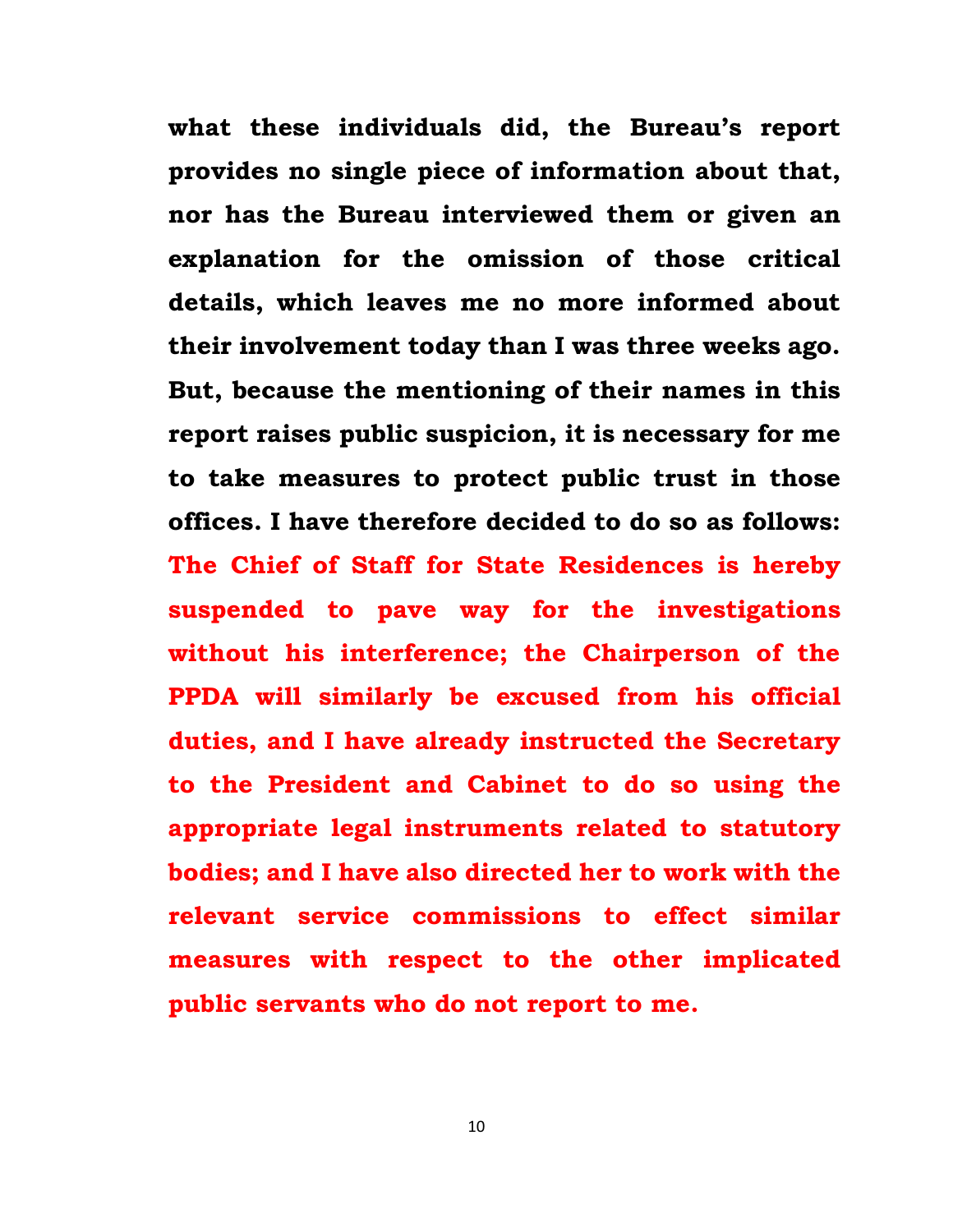**As for the Vice President, his office is unique in that the Constitution does not provide for his suspension or removal from it by the President, because he holds that office by the will of Malawian voters, which I respect. As such, the best I can do for now, which is what I have decided to do, is to withhold from his office any delegated duties while waiting for the Bureau to substantiate its allegations against him and to make known its course of action in relation to such.**

**I have taken these measures to address a seventh factor that drives corruption, namely the continuation of official public duties by those accused of wrongdoing by an independent institution like the Bureau. But I must say that while I remain confident that the Bureau is critical to this fight, because of the glaring information gaps in its report, including the absence of any information about what the Bureau's plan of action is, I consider the report to be an example of substandard work. And on a matter as serious and sensitive as this, Malawians deserve better.**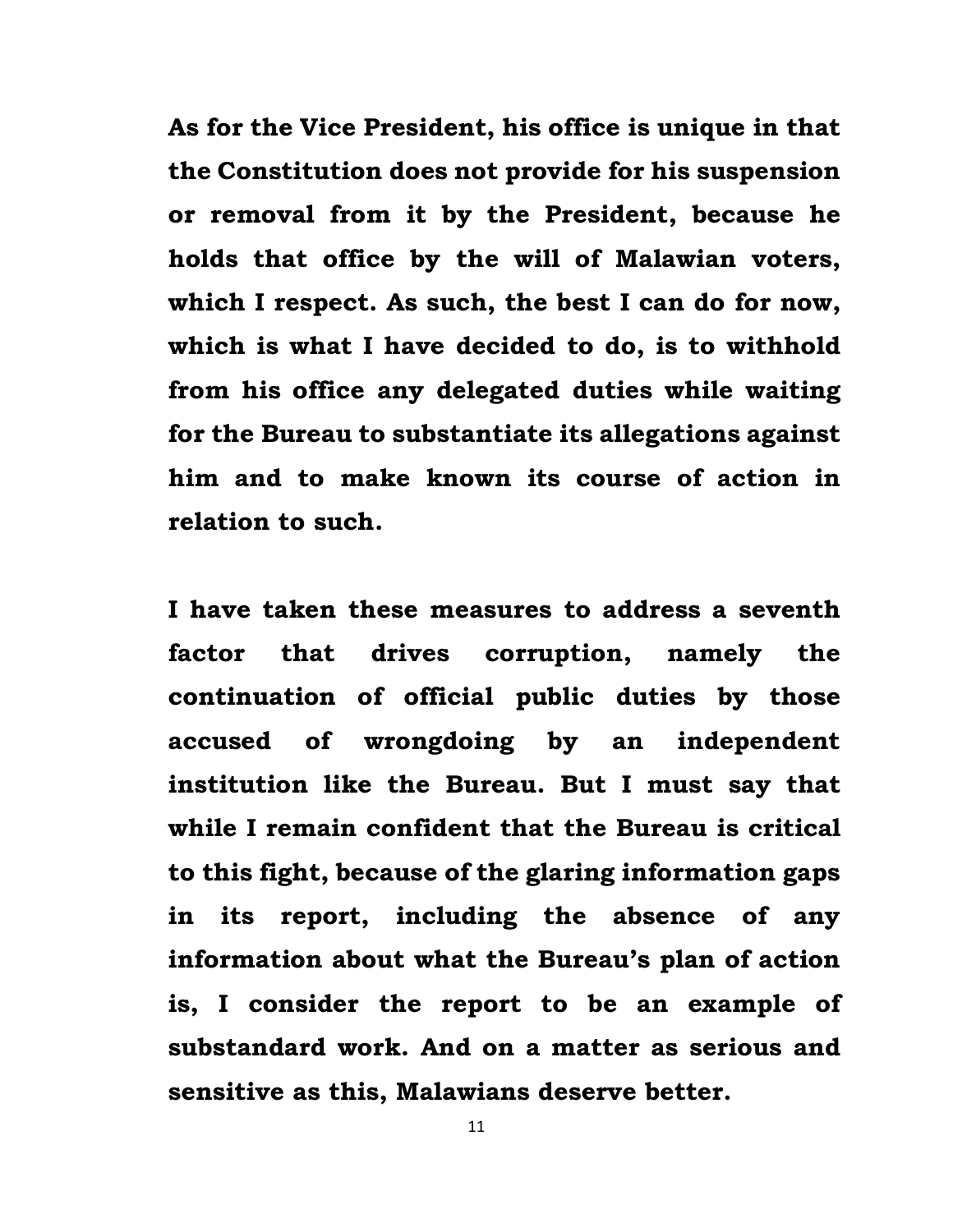**8. The Bureau has found that beyond the 84 individuals who allegedly received money from Mr. Sattar in 2021, his associate also kept a record of all the persons who allegedly received money from Mr. Sattar from 2008 to 2020. But curiously, the Bureau's report does not include any of the names of those found in the 14 ledgers that contain this information. This, in my view, points to another factor that drives corruption in this country, namely the selective pursuit of justice by the Bureau in its enforcement of the law. If the Bureau has evidence that Mr. Sattar has been corrupting Government officials since 2008, and if I requested a report that would enable me to tell Malawians the full extent of the matter, I find it bizarre for the Bureau to leave out the names of those from the first 12 of the 13 years in which the corruption allegedly happened. That kind of selective justice is a clear signal to those who practiced corruption in the past that the seriousness of their crimes against Malawians are based not on the laws they broke or the harm they caused to this country, but on the whims of the Bureau, and that has to change.**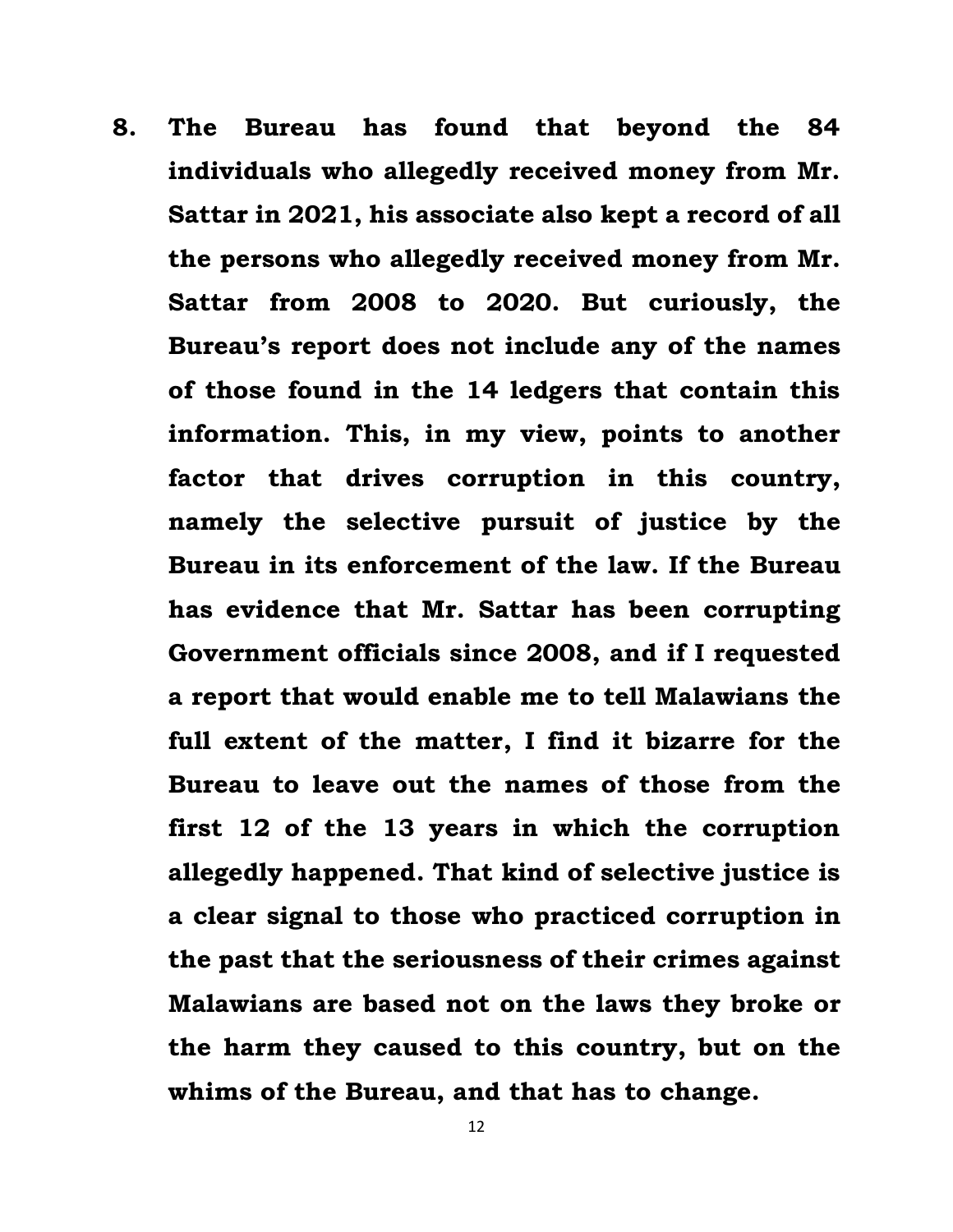- **9. The Bureau has found that the information recorded in the 14 ledger books confiscated from Mr. Sattar's associate includes donations to politicians from all major political parties in the country. This means that Ms. Chizuma was right when she recently said that another major factor that fuels corruption in the country is the advance capturing of political parties before they get into power, done by businesspersons whose donations may not have been declared to the Registrar of Parties in accordance with the Political Parties Act. As such, my office will give the Registrar's office any support it needs to investigate the political donations found in those ledger books, and to take appropriate action against the affected political parties for any undeclared donations.**
- **10. Lastly, there is the question of whether this report should be made public. When I appealed to the ACB to furnish me with this report within three weeks, it was based on Section 4 of the Corrupt Practices Act, which states that the Bureau's "Director shall submit reports to the President and to the Minister**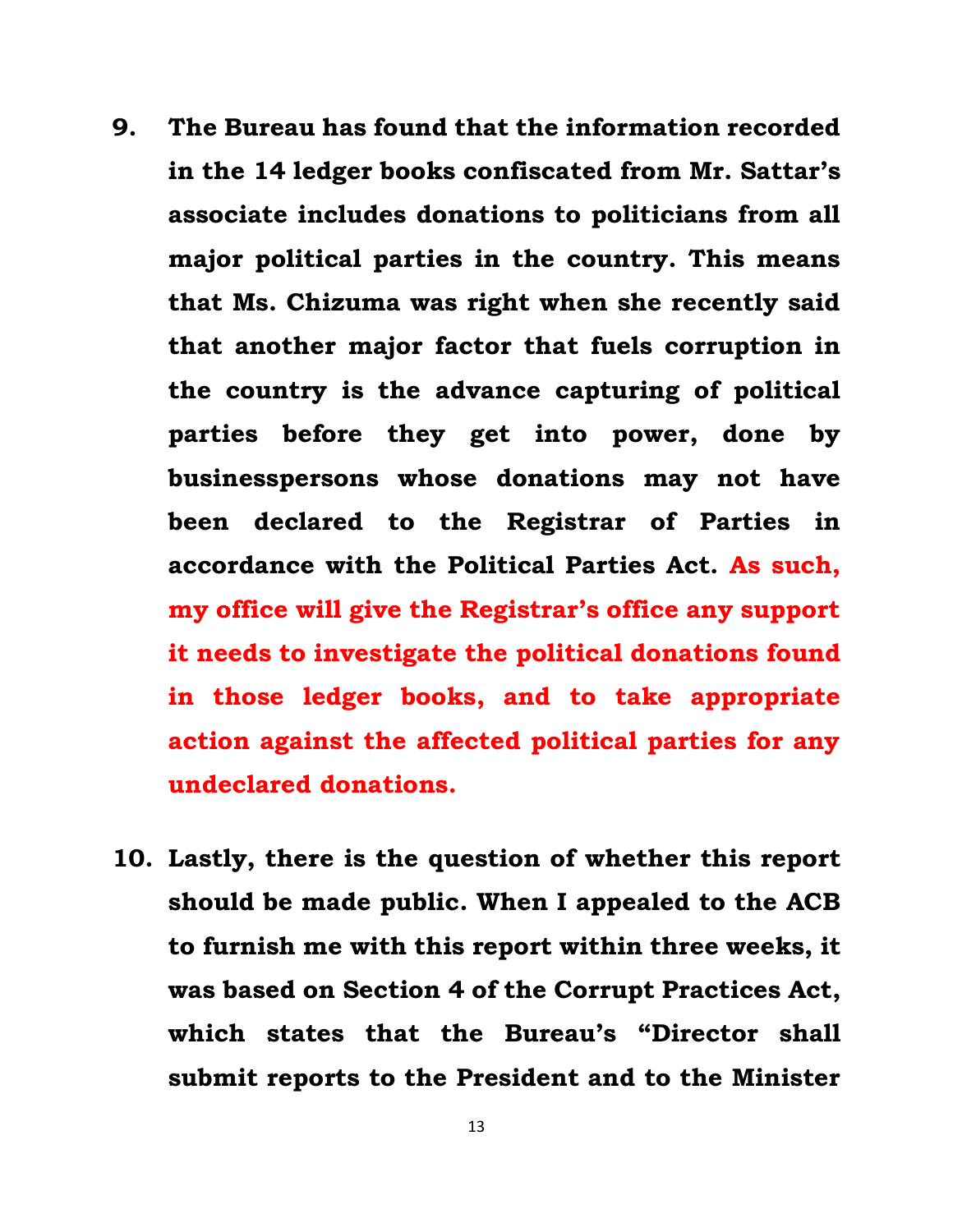**regarding the general conduct of the affairs of the Bureau." However, upon reading the report, I learnt from the Bureau that they had also shared the report with the Chief Justice and the Speaker of Parliament.** 

**I find this decision by the Bureau irregular for four reasons. Firstly, because it dishonours the principle of separating the powers of the Executive Branch, to which the Bureau reports, from the powers of the Judiciary and the Legislature, which exist for different functions. Secondly, I find it irregular because I know of no law that authorizes the Bureau to submit reports to the heads of the Legislature or of the Judiciary for private use. Thirdly, I find it irregular because the Bureau already stated in the report that it cannot release the list of individuals implicated by the report to the public to avoid prejudicing people who may otherwise be innocent, and yet the same Bureau has already gone ahead to release the report to two other public offices that are not bound by law to keep it confidential. Fourthly, since the Bureau has said that it fears that**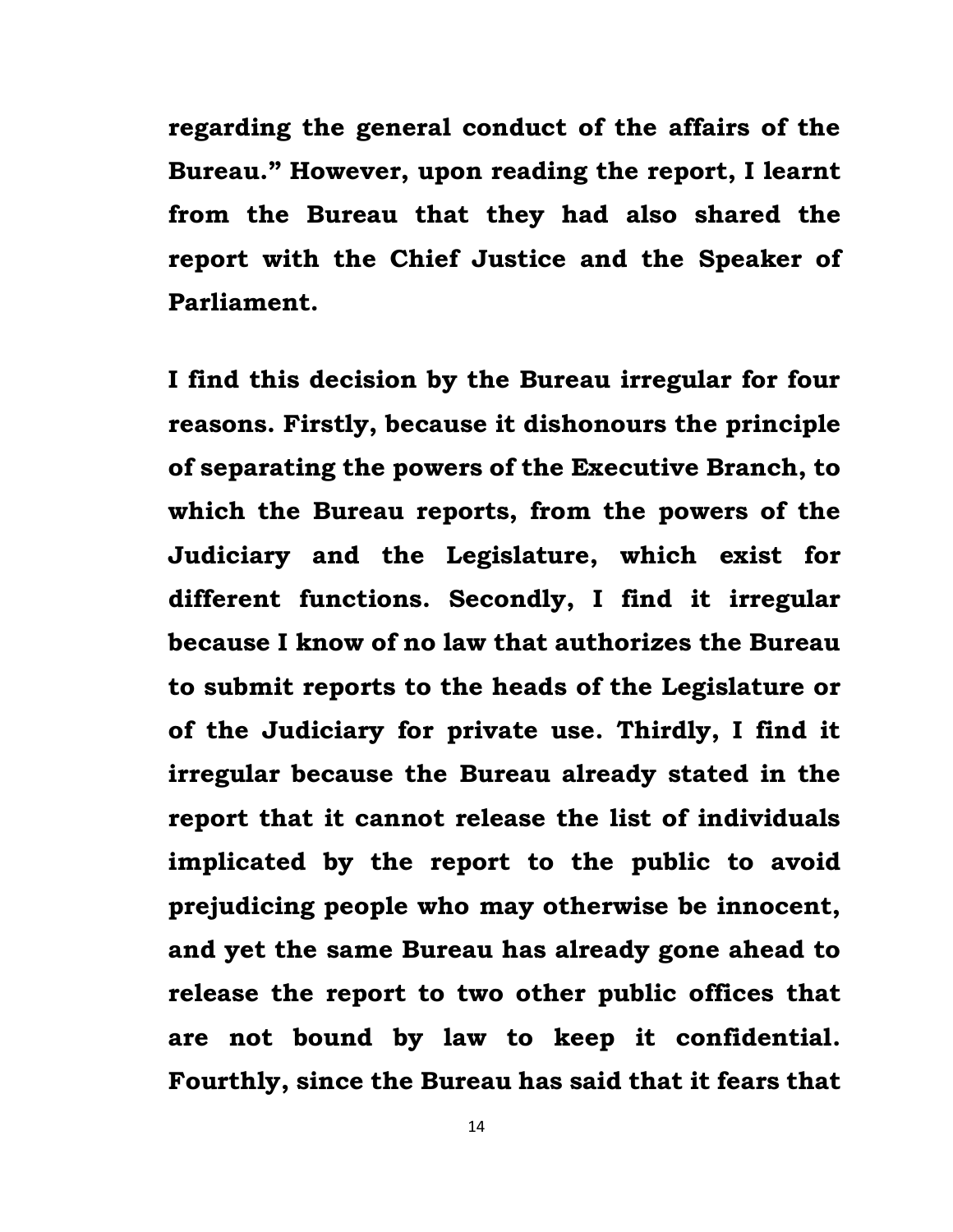**reading the report may lead to prejudice, it should have avoided potentially prejudicing the Chief Justice most of all, considering that the cases under investigation will be tried before the Courts and may very well end up before the Chief Justice and the Supreme Court for independent appeals.**

**Now, the ACB has said in the report that the reason it has released the report to the Chief Justice and the Speaker is to be accountable to the public and sustain its trust. But I fail to see how giving the report to two people for their private reading sustains public trust. If the Bureau is serious about sustaining public trust without prejudicing anyone against the individuals under investigation, the best would be to release a version of the report without the list of the names of those the Bureau has not finished investigating. If the Chief Justice and Speaker have the right to read the report without prejudice, then so do all Malawians. That is my view. But in the end, it is the Bureau's decision.**